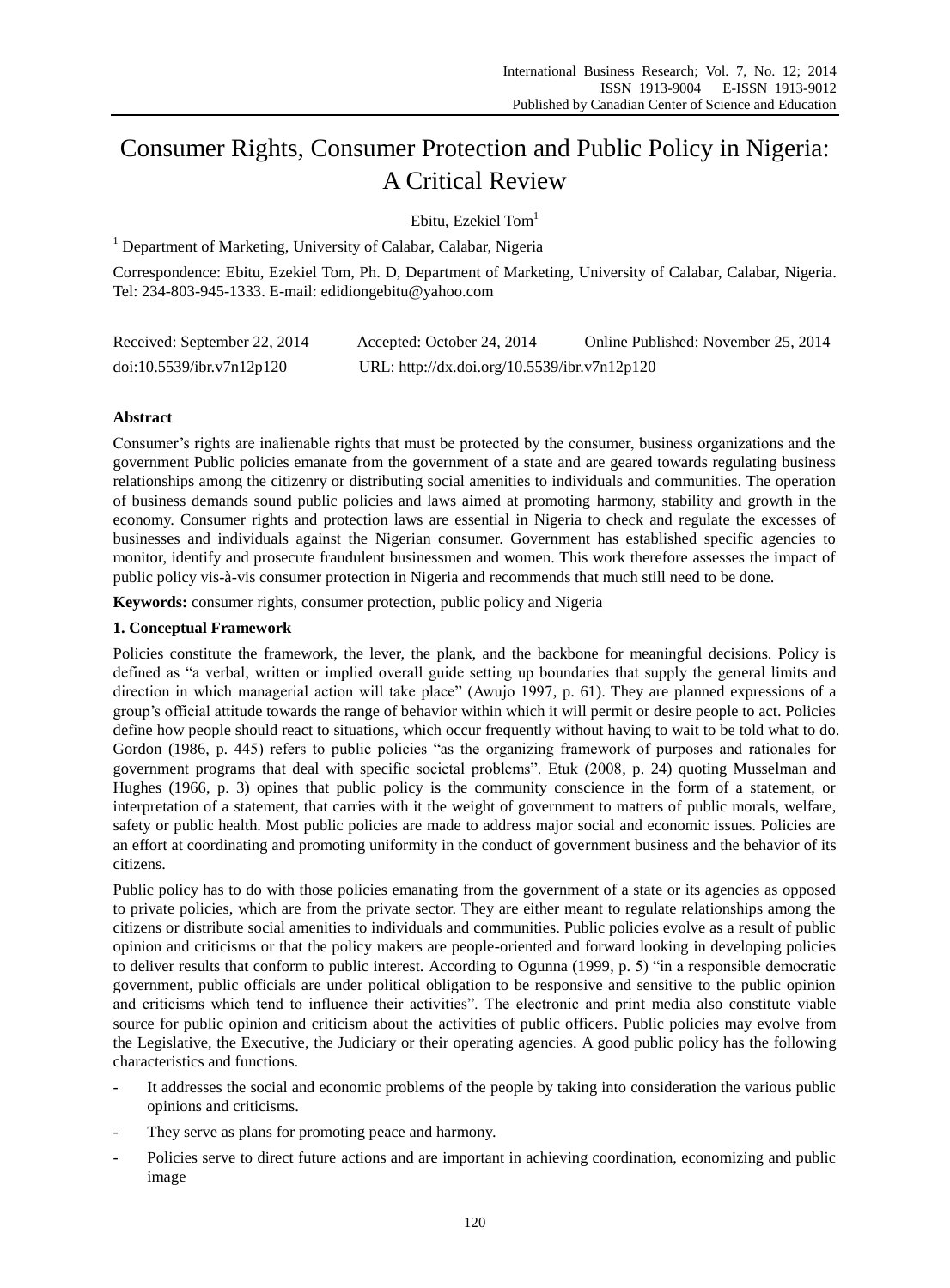- Good public policies coordinate the efforts of citizens so that they work as a team rather than at cross-purpose.
- Good public policies are people-friendly, responsive and sensitive, not nebulous and are aimed at achieving the overall good for the citizenry.
- Good public policies should be developed to answer public questions in advance and act as a means by which the societal objectives are achieved (Ebitu, 2008; p. 15).

In most cases, public policies are written because they are subjects of controversies and frequent communication between government officials and the people. Written policies make for equitable and constant treatment of problems.

The public policy process involves all the demands, pressures, conflicts, negotiations and compromises and formal and informal decisions that result in given policies being adopted (Hale, 1988) and pursued through actions of government. Thus, the policy process is not a smoothly functioning, ongoing sequence where one phase predictably follows another. It responds rather to pressures placed upon it at many points along the way, so that policy usually reflects the influence of diverse political focus (Gordon, 1986; p. 449). Public policies may evolve from Legislative, the executive, the judiciary or their operating agencies. There are various ways of looking at public policies. Some authors divide public policies into flexible and rigid, regulatory and distributive, or organizational, functional and societal but this paper shall adopt the categorization of Anderson (1984, pp. 113–116) as quoted by Eboh (1999, p. 77) into distributive, regulatory, self-regulatory and re-distributive, public policies.

The distributive type involves government's attempt to extend certain benefits to some individuals or groups in the society who are in dire need of them. For instance government effort towards solving the problems of unemployment and provision of loan facilities to business organizations and farmers through banks and government agencies may be grouped under distributive policy. Regulatory policies impose restraints on institutions, organizations and even individuals. Such policies could range from environmental pollution and sanitation, consumer protection to degree of foreign participation in business activities in Nigeria. It could also cover other institutions like advertising policies and practices. The self-regulated type, as the name implies is the type of regulation that has the support and endorsement of the regulated body or group for the promotion and protection of its members. For example, most professionals like Public Relations, Advertising, Law, Medicine, Engineering, etc. require that members should register and be licensed before they practice and that they abide by the code of ethics of such associations. The professions conduct and relations of members are regulated and; this helps the professional bodies check infiltration by quacks. The re-distributive type involves government"s efforts to balance the allocation and distribution of wealth and other resources among the different strata of society. The Value Added Tax (VAT), Education Tax and other forms of taxation in Nigeria come under this type of policy. Most public policies are both distributive and regulatory in nature. Good governances are evolved to distribute resources to its citizens and regulate the manufacture, pricing, distribution, sales, and consumption of certain goods, drugs, services and ideas. As we go on, government's efforts in this direction shall be x-rayed.

## **2. Consumerism and Consumer Rights**

Consumerism is the latest development in consumer awareness of, and insistence on, their rights as consumers" lack of satisfaction from the use of goods and services breeds grievances, frustration and criticisms from consumers thereby giving rise to consumerism. Consumerism has been defined by different authorities:

- $\triangleright$  Agbonifoh, Ogwo and Nnolim (2007) see consumerism as the organized efforts of consumers aimed at promoting, protecting and enforcing the rights of consumers in their exchange relationships with all organization and individuals.
- $\triangleright$  Ibeh (1999, p. 306) defines consumerism as an organized effort of concerned citizens, business and government to equate the balance of power between parties to an exchange and redress and remedy injustices done to the consumers in the pursuit of a standard living.

Consumerism as an organized effort is relatively new in Nigeria. Most of the protections have come from government. Our traditional societies frowned at false measurements, abnormal pricing and selling of fake or adulterated goods. Such acts were always visited with severe sanctions. In the words of Ogbe (2001, p. 2) "Today, millions of Nigerians suffer from the consumption of adulterated goods, defective products and expired food items and drugs. The total effect of all these to our people are injuries, losses and damages. Our people suffer ill-health and discomfort brought on them as a result of consumption of expired or adulterated drugs and food items…finding foreign bodies and contaminants in our drinks seems to be on the increase". Despite the above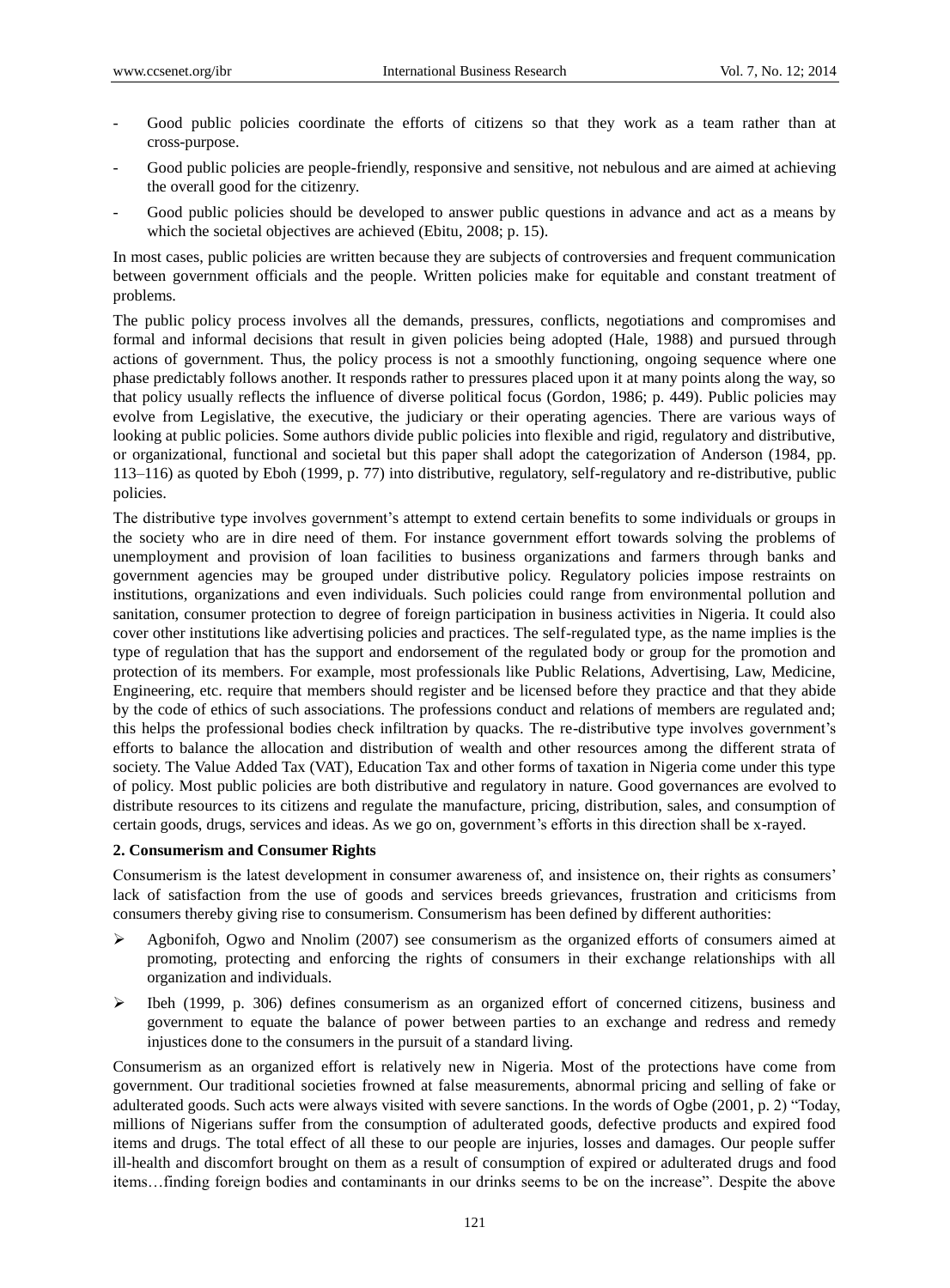picture, organized actions of individuals, groups and governments to protect the interest of Nigerian consumer have been halfhearted and hence less productive until today. Some traces of consumer activities have been noticed in different parts of Nigeria. A consumer movement called the Consumer Protection Association of Nigeria (CPAN) was formed in 1980 with the objectives of:

- 1) Promoting and stimulating consumers" interest and awareness in the goods and services they buy;
- 2) Ensuring that goods and services sold to consumers are merchantable and of the right quality;
- 3) Providing a better forum for dialogue between consumers, the government, manufacturers and middlemen;
- 4) Co-operating with the government and associations so that the interests of consumers could be better served, and
- 5) Serving as a clearing house for consumer complaints and assisting them to seek redress where there are disputes regarding goods and services purchased.

There exist other consumer associations such as Tenant association, the Consumers Association in Lagos, the Enugu Consumer Movement, and the Consumer"s Club of Agwu. According to Agbonifoh and others (2007) "not only have their activities been restricted to their local bases but they have not embarked on nor received adequate publicity". The tempo of consumerism in Nigeria is still very low because of low level of literacy, the seller's market structure, absence of concerned citizens to lead or sponsor a consumer awareness campaign, and mass poverty. In recent times, there has been an increase in awareness of consumers, high incomes and changing but favorable legal and political scene. Therefore it is not surprising that much of the consumerist activities that have taken place in Nigeria originated from University students, Academic Staff Union of Universities (ASUU), Trade Unions, unemployed graduates and city dwellers.

**Perspectives of Consumers Rights:** Right is defined by the Black"s law dictionary as "a power, privilege or immunity guaranteed under a constitution, statute or decisional laws or claimed as a respect of long usage". The Supreme Court of Nigeria in Afolayan V. Ogurinde (1990) NWLR (p. 127), P. 369 held that the right is an interest recognized and protected by law and that every right involves a three-fold relation in which the owner of it stands, viz:

- It is a right against some person or persons.
- It is a right to some act or omission of such person or persons.
- It is a right over or to something to which the act or omission relates.

Augie (1993, p. 236) opines that rights are things we can assert, demand or stand upon. They impose strict obligations upon others, obligations we often feel people should be made to perform and whose non-performance occasions feelings of resentment or indignation rather than mere disappointment. Consumer rights are those demands, claims, privileges or immunities, which the society recognizes as proper for consumers to enjoy in relations to goods, services, environment, development, information, education and redress. They are either imposed by law or accepted as a respect of long usage. Consumer right is a concept that imposes a duty on individuals, groups and institutions to act at all times to secure the well-being and satisfaction of consumers. The respect and recognition accorded these rights will help mankind attain a peaceful and egalitarian society.

The consumer has defined rights as far as the market-place is concerned. In his message to the American Congress in 1962, the President John F. Kennedy listed four rights which have come to be known as the Consumers" Bill of Rights; they include; the right to safety, the right to choose, the right to be heard, and the right to be informed others have also suggested such rights as the enhancement of the quality of life through physical environment, protection, safety and health, register their satisfaction and reasonable standard of nutrition and clothing. The United Nations has attached much importance to consumer rights that on April 9 1985, the General Assembly adopted specified guidelines on consumer protection which include:

- 1) Physical safety;
- 2) Promotion and protection of consumer economic interest;
- 3) Standard of quality and safety of consumer goods and services;
- 4) Distribution facilities for essential consumer goods and services;
- 5) Measures enabling consumers to obtain redress;
- 6) Education and information programs;
- 7) Advancing consumer interest, particularly in developing countries;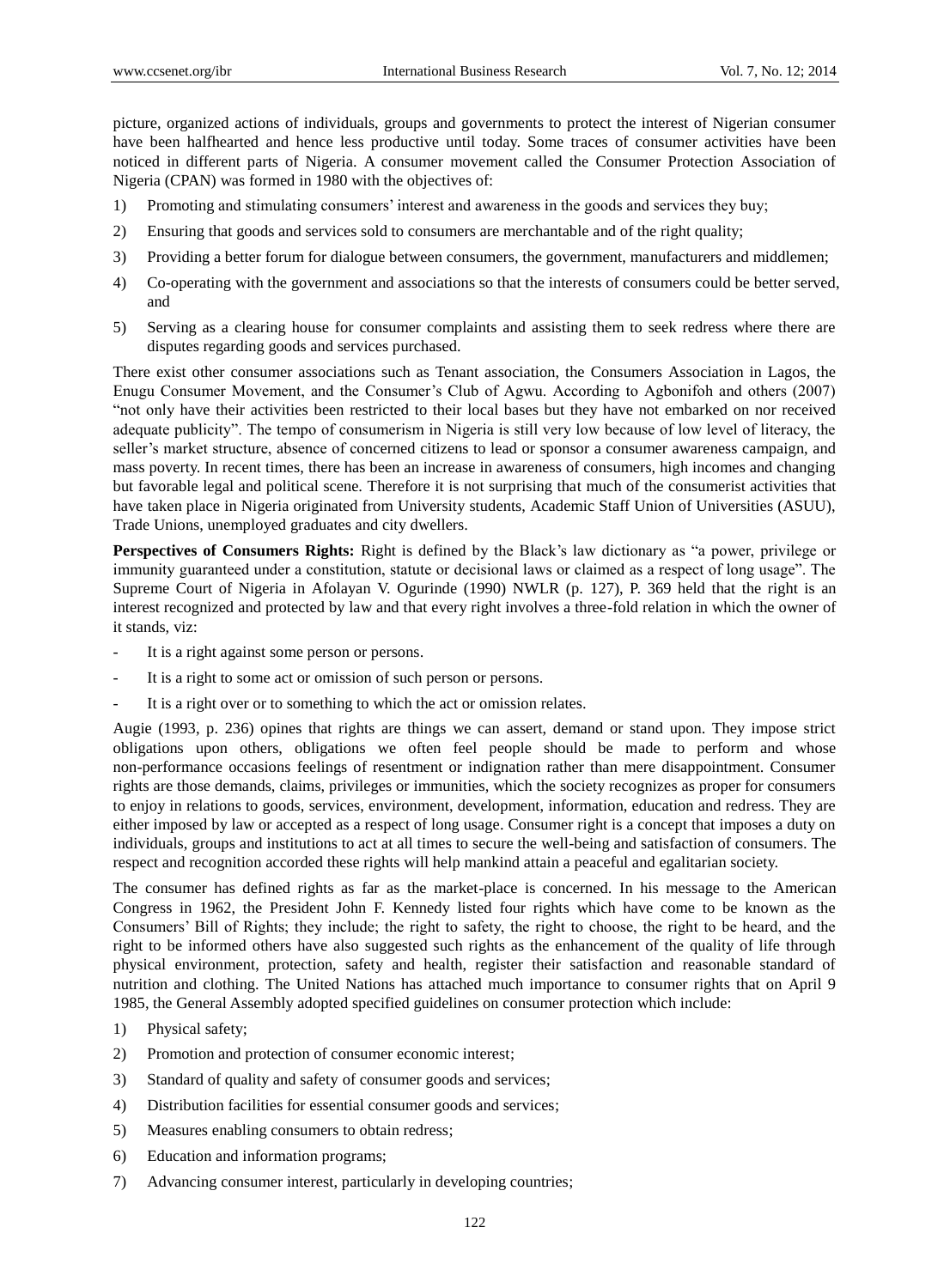8) International cooperation between government on regional and sub-regional basis.

In line with the UN, the International Organization of Consumer Union (IOCU) in 1983 approved eight basic rights that consumers worldwide are expected to enjoy. These are the rights to: basic needs, safety, a healthy environment, not to be exploited, redress, consumer education, be informed and be heard. Participants from various ECOWAS countries in July 1992 in Dakar, Senegal noted with absolute dismay that nearly a decade after the adoption of the UN guidelines on consumer protection, the implementation in the African continent has been a far cry from reality (Ebitu, 1995; p. 51). In Nigeria the typical consumer has constantly been deprived and robbed of these rights. Bamboye (2002, p. 39) has identified the following consumer complaints concerning marketing activities in Nigeria

- a) Charging higher prices than necessary. They often thought that the causes of these higher prices are high distribution costs, high advertising and promotional costs, and excessive mark ups.
- b) Unsafe products: consumer's criticism is that products lack the quality they should have. These are complaints as to "original" and "Taiwan" products, and that products deliver little benefits
- c) Deceptive practices that lead consumers to believe that they will get more value than they actually do, for example, exaggerating product contents through subtle design or not filling the package to the top.
- d) Designing products to become obsolete before they should actually need to be replaced.
- e) Higher pressure selling, that is, persuading people to buy products and services they have no intention to buy.

Nwankwo (1985, p. 26) captures the deteriorating consumer status in Nigeria thus; "today locally manufactured products have become synonymous with poor quality, locally assembled plants are but shadows of their overseas parent stock, locally produced fabrics do not stand the first wash, shoes lose the soles after first use in the rains, expired drugs are hawked with impunity, shoddy products proliferated and sold with reckless abandon, prices rigged and consumers exploited. Some manufacturers even put labels on products, which claim to be otherwise. For the Nigerian consumer, the litany of woes is endless". These statements are still relevant today. In fact the Nigerian consumer is akin to a toothless bulldog who is bombarded with some products which by omission or commission are not fit for consumption.

# **3. Public Policy and Consumer Protection Strategies**

Government policy as touching the consumer is meant to redistribute wealth and also regulate and check the excesses of businesses and individuals against the Nigerian consumer. Other reasons aimed at protecting the consumer include:

- To ensure that fake products are not sold to consumers;
- To guard against false and misleading advertisements;
- To protect consumers from consuming dangerous drugs and polluted goods;
- To ensure that goods are manufactured based on approved standards thereby preventing the marketing of inferior and adulterated products and drugs to consumers;
- To avoid cheating consumers with regards to credit sales;
- Since most consumers are illiterates, consumer protection ensures that producers and sellers respect the rights of consumers in the market place;
- To ensure that consumers get value for their money and maintain a suitable standard of living.

A better appreciation of government role can be gained by considering separately the numerous consumer protection laws and other consumer oriented actions and pronouncements.

# *3.1 The Criminal Code*

The criminal code at section 245 prohibits the corruption of water sources and places imprisonment of six months on culprits and section 247 warns against pollution of atmosphere or doing any act "likely to spread the infection of any disease dangerous to life, whether human or animal". The culprit is also guilty of a misdemeanor, and is liable to imprisonment for six months. As far back as 1915, the Water Works Act had prohibited the introduction of any obnoxious or injurious matter in the water works, public fountains, streams etc. and a fine of 20 pounds, was placed (Adewale, 1994; p. 158). The criminal code and other laws were established long before now to take care of the citizens who incidentally are the consumers in the economy of any nation.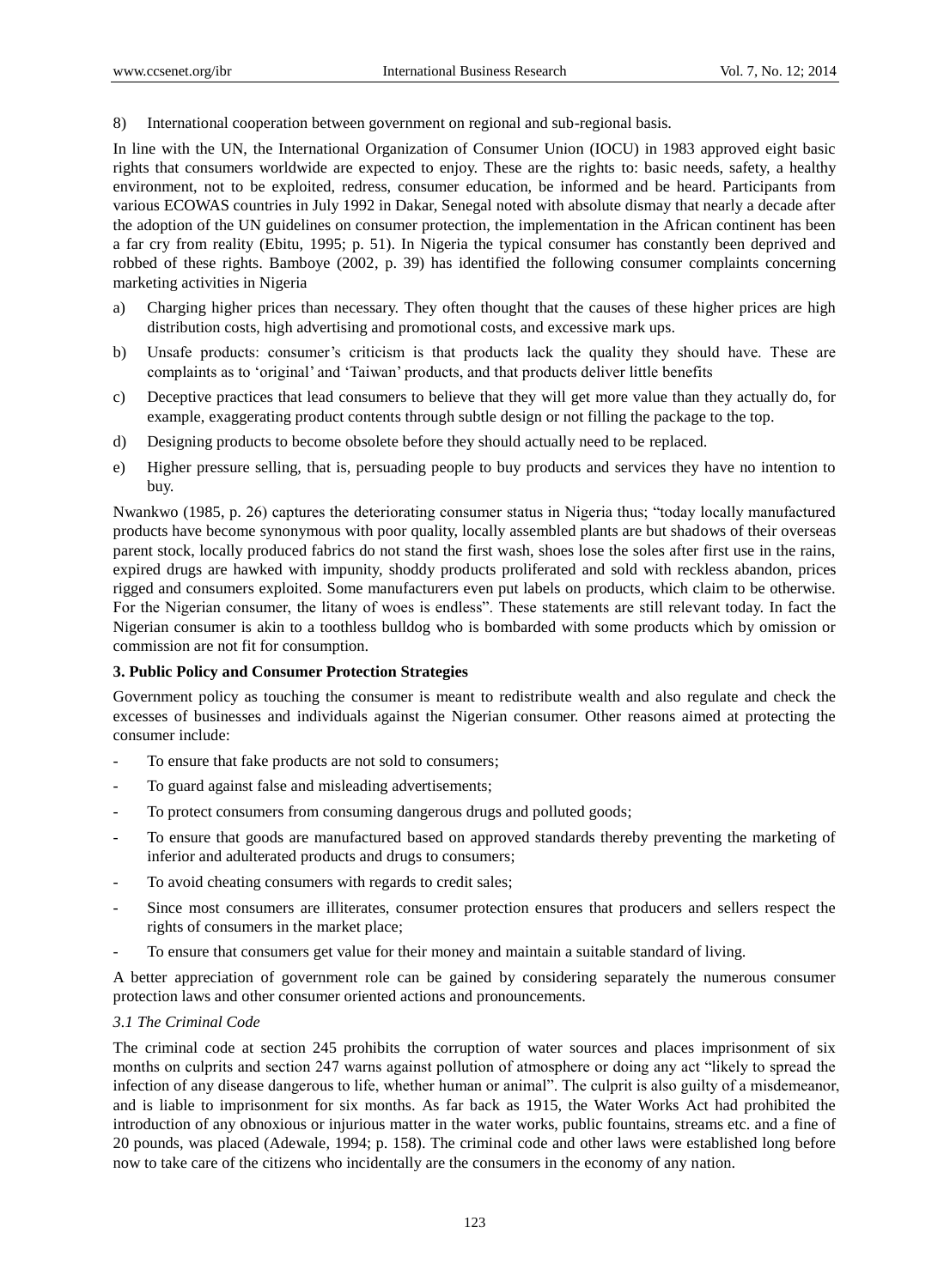## *3.2 The Sales of Goods Act (1893)*

Some of its more important provisions include the seller must have the right/title to sell the goods at the time of sale, the goods should be free from encumbrances; the goods must be of merchantable quality. When goods are sold by description or sample, such goods must conform to that description or sample in quality. Also goods must fulfill the purpose which was disclosed to the buyer at the time of sale otherwise, the seller will be liable. The rule "caveat emptor" meaning "let the buyer beware" does not apply anymore because there may be inherent defects in the product and nobody ordinarily can detect until usage. Moreover, the interest of the consumer buyer is now paramount as the emphasis now is on customer satisfaction and protection.

## *3.3 Food and Drugs Act (1974)*

The body charged with enforcing this law is known as the Food and Drug Administration. The Act prohibits the sale of any Food or Drug that has poisonous or harmful substance and/or is unfit for human consumption, and was manufactured, prepared, preserved, packaged or stored under unsanitary conditions. Sections 2,5 and 11 warns against advertisement or information or publication likely to mislead or create a wrong impression about products, drugs, cosmetics, devise as to its quality, character, value composition merit or safety. Section 17 deals with penalties for offenders: two years imprisonment or  $\mathbb{N}1,000.00$  or both. According to Ebitu (2002, p. 112), these sanctions are still heavy punishment for offenders today although the monetary aspects needs upward review.

## *3.4 Weight and Measures Act (1974)*

This law directs on the appropriate use of measurement in terms of length, area, volume, capacity, mass or weight for purposes of protecting the consumer in particular and others in the business transaction. It is an offence for any person to willfully defraud another through the use of any weight, measure, weighting and measurement instruments. The Act also provides against the sale of any packaged goods whose minimum net weight is not clearly stated on a label securely attached to it.

## *3.5 Standard Organization of Nigeria Act (SON) 1989*

It was established among other things to organize and do everything necessary to ensure compliance with standards designated and approved by council, undertake investigations necessary into quality of facilities and products manufactured and imported into the country so as to establish a quality assurance system, including certification of factories, products and laboratories and to cooperate with corresponding national or intentional organizations in such fields of activities as it considers necessary with a view to securing uniformity in standards specifications. SON has been criticized of not doing its work well, although Ekerete (2000) reports that in 1991 alone the organization seized 26 containers of imported products that was of extremely poor quality. SON"s Annual Report 1997 showed that the following products found to be hazardous to life and health were impounded, seized and subsequently destroyed: two containers of tungsten filaments lamps, two containers of used tyros, one container of electric cables, one container of electric pressing irons and two containers of biscuits. In the same year the SON bulletin reported that the organization handled 13 consumer complaints as against 28 in 1996. In some cases, investigations were concluded while compensation were paid by concerned suppliers to complainants were actions and investigation were concluded (Ezinwo, 2003; p. 22). In recent years not much is heard about this body; it should sit up.

### *3.6 Advertising Practitioners (Registration, Etc.) Act (1988)*

Regulates and defines who is qualified to practice advertising. It also sets guidelines for registration of advertisers and punishment of quacks. There are other laws and agencies that regulate advertisements. They include Food and Drugs Act (1974), Central Bank of Nigeria Act (CBN), NAFDAC, Tobacco Smoking (Control, etc.) Act 1990, SON, Marketing (Breast Milk Substitutes) Acts 1990, etc.

### *3.7 Federal Environmental Protection Agency (1992)*

This agency was established to maintain good environmental quality by asking companies dealing directly with the environment to conduct an Environmental Impact Assessment (EIA) of their activities in order to control and measure the extent of degradation and pollution that may occur as a result of their projects.

### *3.8 Consumer Protection Council Act 1992*

Before now there had existed the consumer education and protection council of 1970. We cannot substantiate about the achievement or viability of this council until 1992 when the consumer protection council act was enacted. The functions of this council include:

a) Provide speedy redress to customers complaints through negotiations, meditations and conciliation;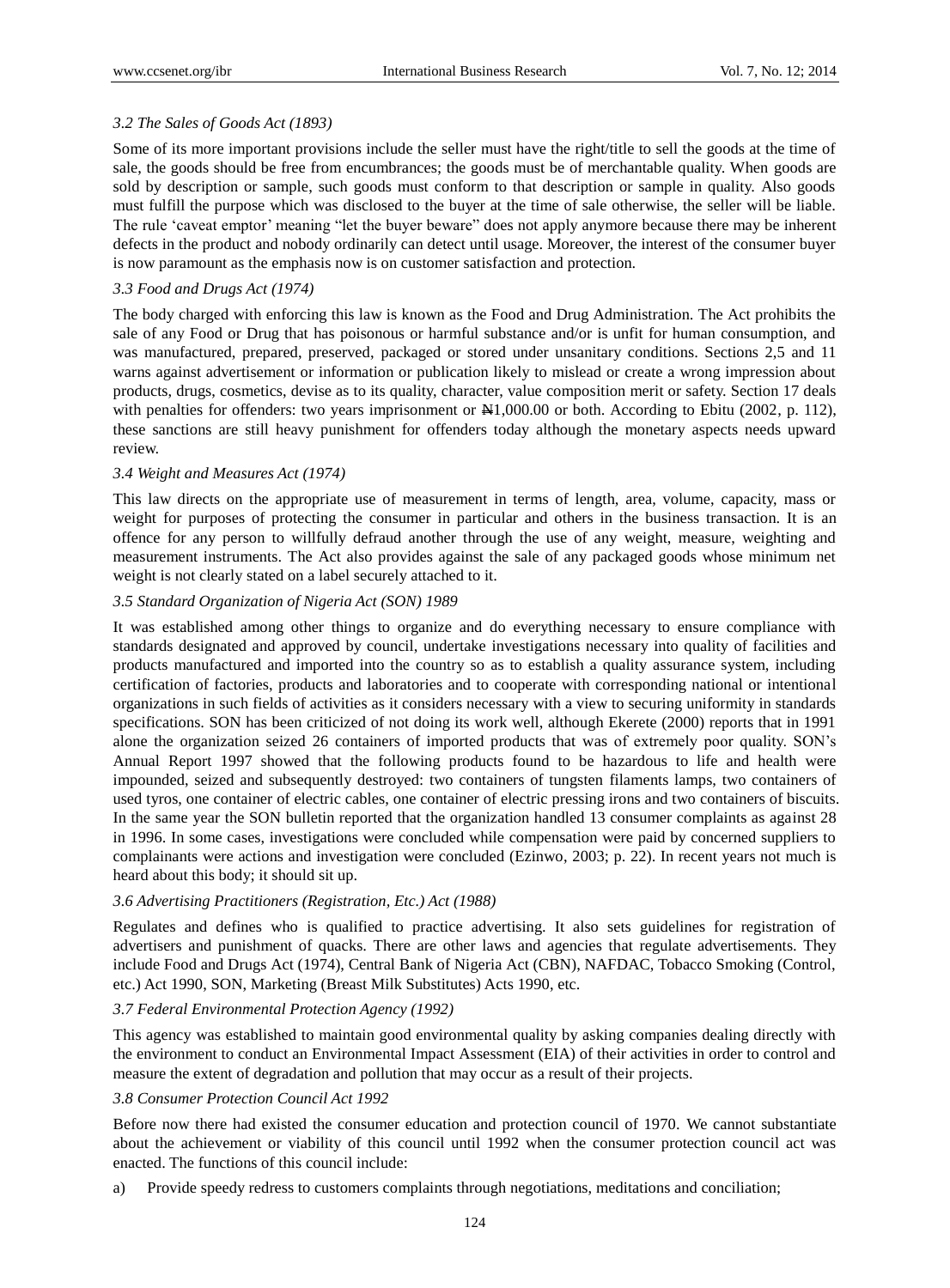- b) Seek ways and means of removing or eliminating from the market hazardous products and causing offenders to replace such products with safer and more appropriate alternatives;
- c) Publish form time to time, list of products whose consumption and sale have been banned, withdrawn, severally restricted or not approved by the Federal Government or foreign governments;
- d) Cause an offending company, firm, trade association or individual to protect, compensate, provide relief and safeguards to injured consumers or communities from adverse effects of technologies that are inherently harmful, injurious, violent or highly hazardous;
- e) Organize and undertake campaigns and other forms of activities that will lead to increased public consumer awareness;
- f) Encourage trade, industry and professional associations to develop and enforce in their various fields quality standards designed to safeguard the interest of consumers;
- g) Issue guidelines to manufacturers, importers, dealers and wholesalers in relation to their obligation under this Decree;
- h) Encourage the information of voluntary consumer groups or associations for consumers" wellbeing among other functions.

Offences are created under the Act and contravention attracts a fine of N50,000 or five years imprisonment or both. Apart from publishing consumer protection leaflet which states the responsibilities of the consumer and attending few conferences on consumer protection, Ezinwo (2003.40) reports that the council"s impact is yet to be felt in Nigeria.

#### *3.9 National Agency for Food, Drugs Administration and Control (NAFDAC)*

It was established in 1993 to perform the following functions among others:

- a) Regulate and control the importation, exportation, manufacture, advertisement, distribution, sales and use of food, drugs, cosmetics, medical devices, bottled water and chemicals.
- b) Conduct appropriate tests and ensure compliance with standard specifications designated and approved by the council for the effective control of the quality of food, drugs, cosmetics, medical devices, bottled water and chemicals and their raw materials as well as their production processes in factories and other establishment.
- c) Undertake appropriate investigations into the production premises and raw materials for food, drugs, cosmetics, medical devices, bottled water and chemical and establish relevant quality assurance systems, including certification of the production sites and of the regulated products.
- d) Compile standard specifications and guidelines for the production, importation, exportation, sales and distribution of food, drugs, cosmetics, medical devices, bottled water and chemicals.
- e) Undertake the registration of food, drugs, cosmetics, medical devices, bottled water and chemicals.
- f) Control the exportation and issue quality certification of food, drugs, cosmetics, medical devices, bottled water and chemicals intended for export.
- g) Establish and maintain relevant laboratories or other institutions in strategic areas of Nigeria as may be necessary for the performance of its function under this Decree.

Since the agency came on stream, it has been recording measure of success, educating the public, registering both locally manufactured and imported products and sanctioning producers and sellers of unregistered, and illegal products in Nigeria. The Agency has done so much to bring sanity to drugs and imported/manufactured foods in Nigeria. Billions of naira worth of food items considered not fit for consumption have been seized and destroyed. In May 2004, the Agency saved the nation from imminent catastrophe from Indomie poison. Fake toothpastes worth N10 m were seized at Onne Port in Rivers State. In 2007, the Onitsha drug market was closed down to ensure that fake drugs are sorted out and destroyed, although the market was reopened after sanitization. Anyanwu (2007, p. 6) reports that Onitsha-head market was closed down on March 6, 2007 over fake and counterfeit drugs. After screening of the market, NAFDAC removed and publicly destroyed truckloads of fake, counterfeit, expired, banned and smuggled drugs worth over N6.5bn from the market. The traders later promised never to deal on fake drugs any longer. The agency and its officials have been honored with so many prizes because of their commitment and dedication to duty.

Other laws that protect the consumer either against misleading advertising, adulterated, counterfeit and fake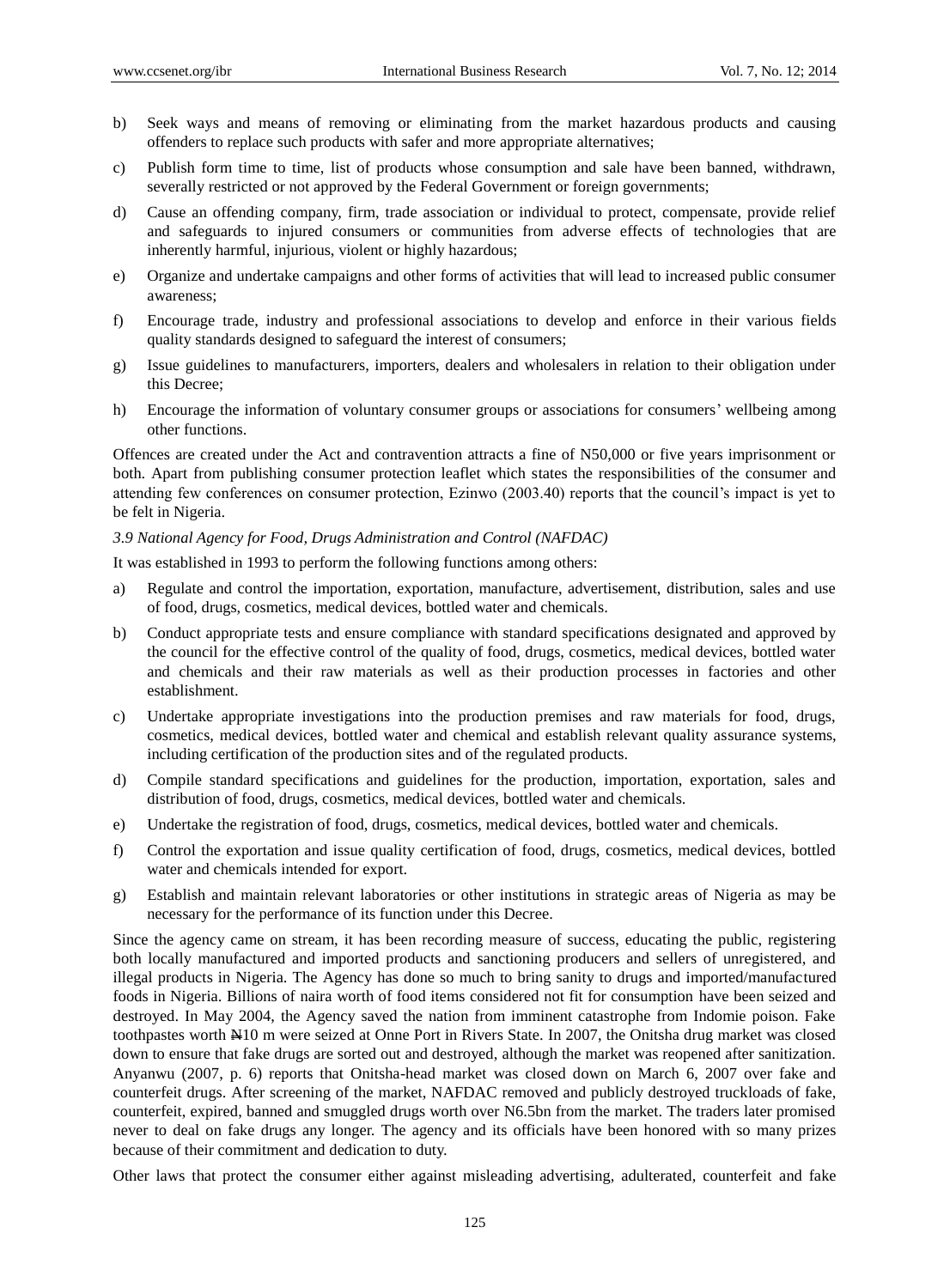drugs, foods, cosmetics and bottled water, or unnecessary price increases are available in our law books. Some of them include the Tobacco Smoking (Control )Amendment Act 2002 which prohibits smoking in public places and offenders are liable to a fine of N20,000.00 for individuals and  $\text{H}100,000.00$  for organizations; National Drug Law Enforcement Agency (NDLEA) noted that those dealing on fake drugs are liable on conviction to 15 years imprisonment or a fine of  $\text{\#}500,000.00$ ; the Productivity, Price and Income Board Act (1997) which regulates price adjustments; the Rent Control Act, which regulates the relationship of landlords with tenants and protects the tenants against shylock landlords; the Hire Purchase Act, the Trade Marks Act and so on. All these laws are aimed at protecting the consumer but the problem is that of enforcement by those charged with implementing the laws. Anyanwu and Onuoha (1999, p. 320), Ekerete (2000, p. 195), and Ezinwo (2003) all agree that a lot still remain to be done by government. These are in the areas of consumer education, creating awareness and actually enforcing the present laws, which are more than enough to protect the consumer if effectively implemented.

Apart from the use of law, the Nigerian government sometimes creates awareness on consumer issues: Government also uses moral suasion to appeal to the conscience of businesses to be responsible, and for the consumers to be alert to what they buy and consume. For instance, the Nigerian Customs runs a TV program every Monday which persuades Nigerians to avoid smuggling, stop importing banned products and not to give or receive bribes. NAFDAC also mounts an advert: "Nigerians shine your eyes" which is mostly featured on Nigerian Television Authority network news to warn Nigerians to be careful buyers. The Nigerian press has done a lot in educating consumers and pointing out to the public the "wrong doings" of businesses and government. The press has waxed stronger, and more focused in its exploits to liberate the down-trodden consumers of this country. The Nigerian media is going to do more with the coming on board of the Freedom of information Act. (2011).

### **4. Conclusion**

Government has recorded some remarkable achievements, by enacting various laws and formulating policies to regulate, protect and preserve consumer rights. The exploits of NAFDAC in recent times are highly commendable. The problem with the implementation of consumer right protection laws and policies is that those charged with this function sometimes become corrupt, heavy-footed, and cash trapped to perform their jobs and/or subject to frequent changes to compensate political supporters who may not know anything as far as their appointments and positions are concerned. It is hoped that government will move away from the point of law making (legality) to the point of making consumers actually enjoy the contents of the law (legitimacy). Consumers too need serious education while the economy needs to be productive and consumer-friendly.

#### **References**

Aaker, D. A., & Day, G. S. (1976). *Consumer: Search for Consumer Interest.* New York: Free Press.

Adewale, B. (1994). *Customary Environmental Law and Sustainable Development*. NIALS.

Afolayan, V. O. (1990). NWLR (Pt. 127), P. 36690.

- Agbonifoh, B. A., Ogwo, O. E., & Nnolim, D. A. (2007). *Marketing in Nigeria: Concept, Principles and Decisions*. Aba: Afrtowers LTD Publishers.
- Anderson, J. E. (1984). *Public Policy Making* (3rd ed.). New York: Holt, Renehart and Winston.
- Anyanwu, G. (2007). *Fake Drugs: NAFDAC Reopens Onitsha Drugs Market*. Daily Sun, Wednesday, June 27.
- Augie, A. N. (1993). Women Rights in Law and Practice: Social Welfare. In A. O. Obilade (Ed.), *women in law*. Faculty of Law University of Lagos.
- Awujo, A. C. (1997). *Elements of Management* (2nd ed.). Owerri: Ollwersm Industrial Publishing House.
- Bamgboye, E. D. (2002). *Education and the Marketing Bill.* This Day Newspaper, July 2002.
- Black, H. C. (1990). *Blacks' Law Dictiionary* (6th ed.). Paul Minnesota: West Publishing Company.
- Ebitu, E. T. (2002). *Promotion Mananagement: Concepts and Strategies Calabar*. Eddynoll Publishers.
- Ebitu, E. T. (2008). Public Policy and Consumer Protection in Nigeria. *Journal of Business and Social Sciences, 3*(1), 14–26.
- Eboh, F. E. (1999). *Public Sector Management*. Enugu: Skinno Prints Nigeria.
- Ekerete, P. P. (2000). *Consumer Behaviour: Theory and Practice*. Owerri: Springfield Publishers.
- Etuk, E. J. (2008). *Foundations of Modern Business Management*. Calabar: Unical Press.